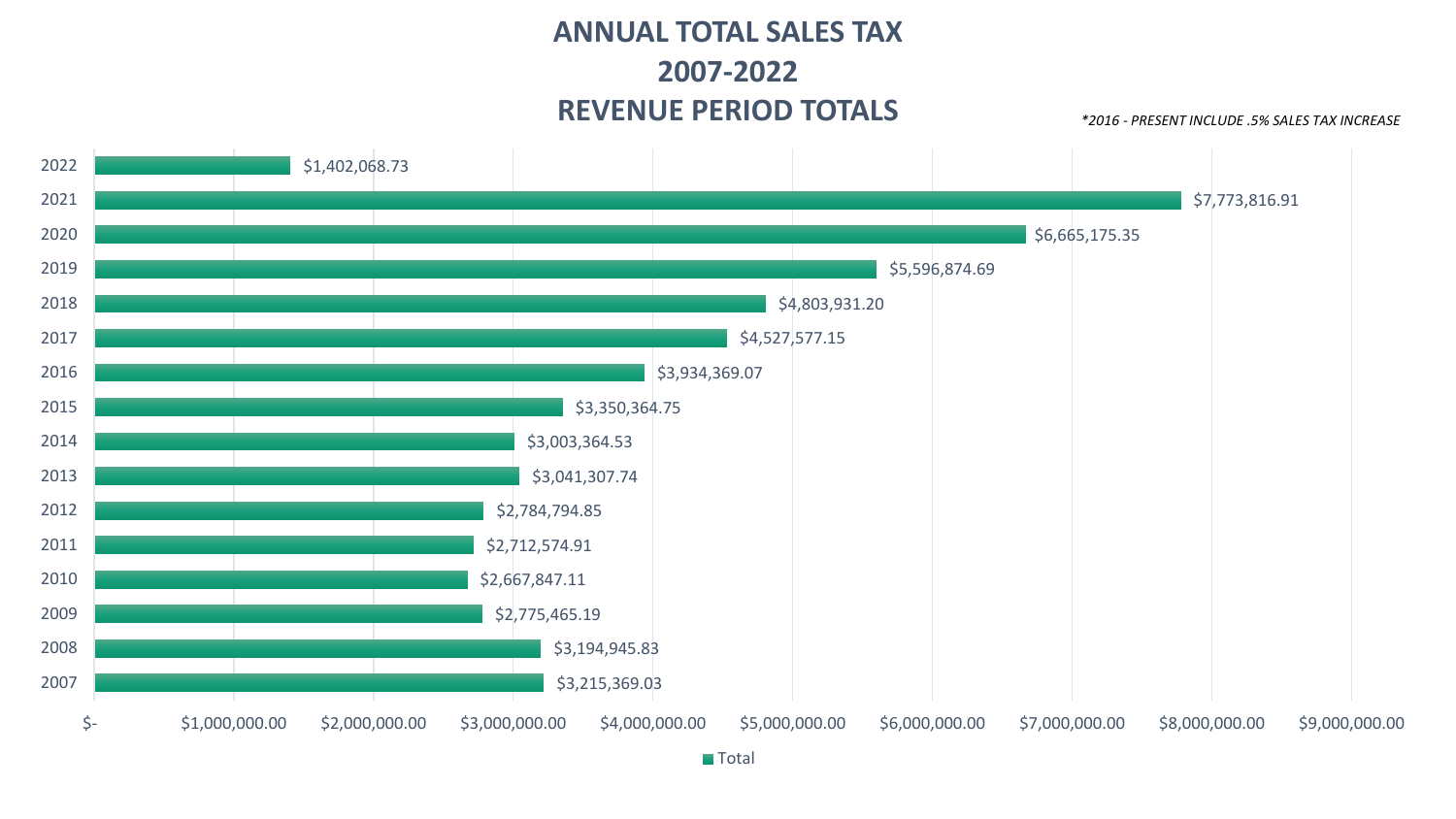### TOTAL SALES TAX BY QUARTER 2013-2021 REVENUE PERIOD TOTALS

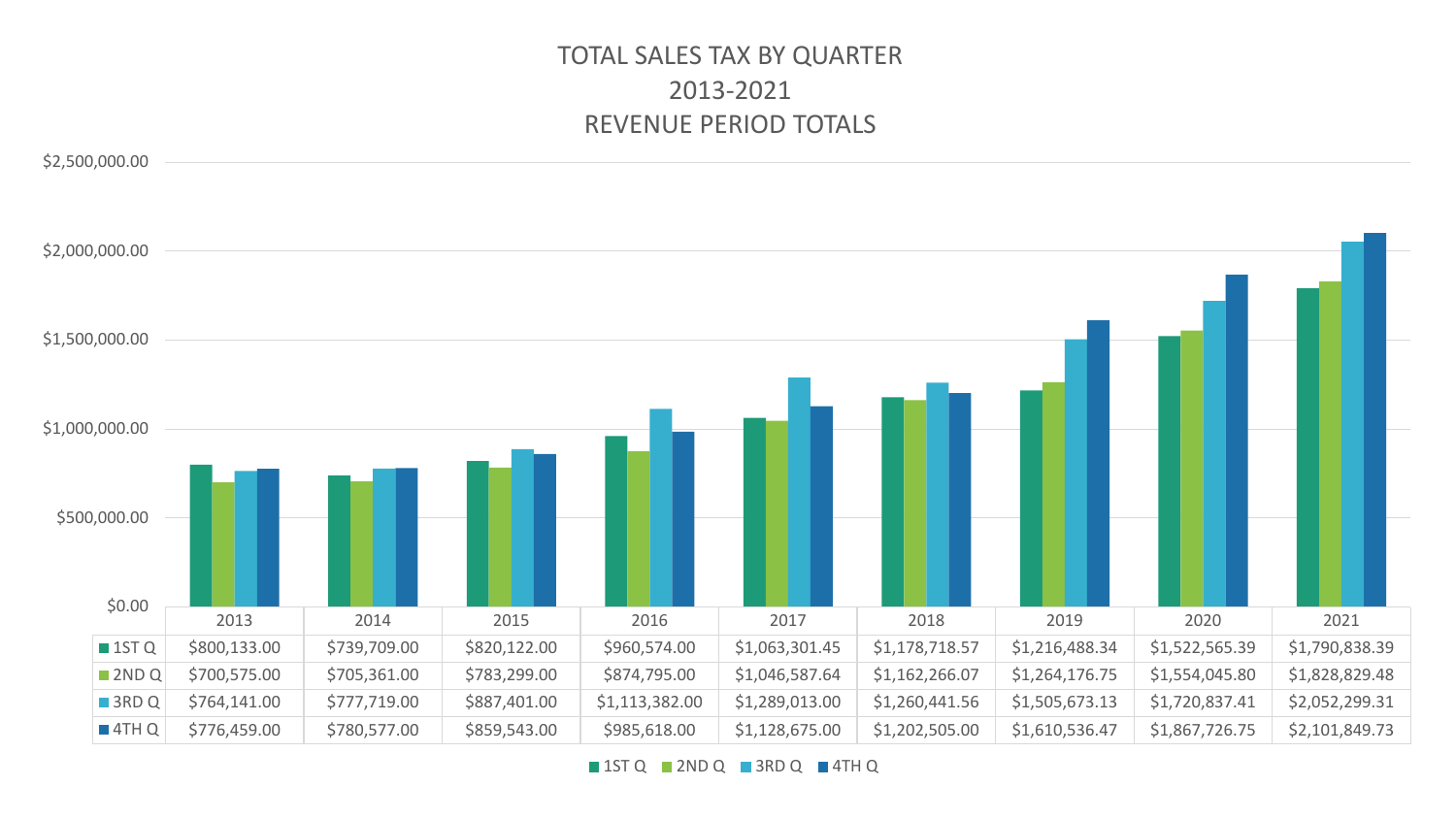# ONLINE SALES TAX BY QUARTER 2017-2021 REVENUE PERIOD TOTALS



**2021 2020 2019 2018 2017** 

*Online sales are included in the retail and out of area sectors.*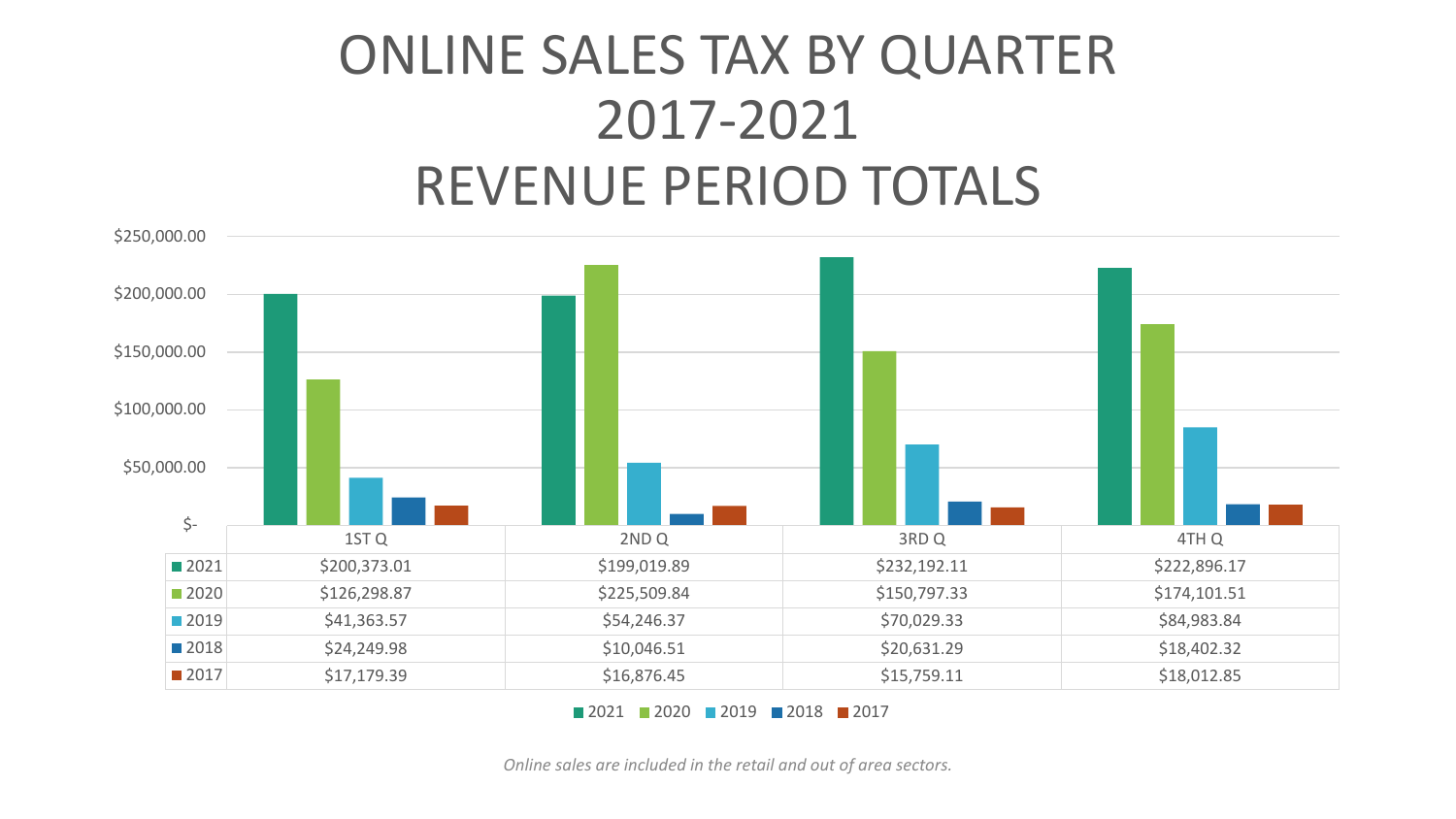### RETAIL QUARTERLY COLLECTIONS 2013-2021

| \$1,000,000.00 |                  |              |              |              |              |              |              |              |              |              |
|----------------|------------------|--------------|--------------|--------------|--------------|--------------|--------------|--------------|--------------|--------------|
| \$900,000.00   |                  |              |              |              |              |              |              |              |              |              |
| \$800,000.00   |                  |              |              |              |              |              |              |              |              |              |
| \$700,000.00   |                  |              |              |              |              |              |              |              |              |              |
| \$600,000.00   |                  |              |              |              |              |              |              |              |              |              |
| \$500,000.00   |                  |              |              |              |              |              |              |              |              |              |
| \$400,000.00   |                  |              |              |              |              |              |              |              |              |              |
| \$300,000.00   |                  |              |              |              |              |              |              |              |              |              |
| \$200,000.00   |                  |              |              |              |              |              |              |              |              |              |
| \$100,000.00   | $\zeta$ -        |              |              |              |              |              |              |              |              |              |
|                |                  | 2013         | 2014         | 2015         | 2016         | 2017         | 2018         | 2019         | 2020         | 2021         |
|                | 1ST <sub>Q</sub> | \$93,867.49  | \$87,111.00  | \$117,519.00 | \$135,829.00 | \$152,783.00 | \$180,805.00 | \$240,963.12 | \$402,494.42 | \$568,154.72 |
|                | 2ND <sub>Q</sub> | \$121,798.72 | \$120,143.00 | \$152,697.00 | \$169,868.00 | \$191,144.24 | \$211,184.00 | \$326,235.07 | \$528,285.35 | \$690,530.28 |
|                | 3RD Q            | \$136,001.41 | \$132,062.00 | \$167,779.00 | \$232,079.00 | \$193,421.88 | \$216,130.00 | \$414,562.99 | \$643,970.01 | \$814,694.77 |
|                | 4TH Q            | \$114,629.45 | \$134,699.00 | \$155,413.00 | \$197,394.00 | \$176,819.00 | \$182,484.00 | \$503,352.65 | \$680,330.28 | \$861,080.50 |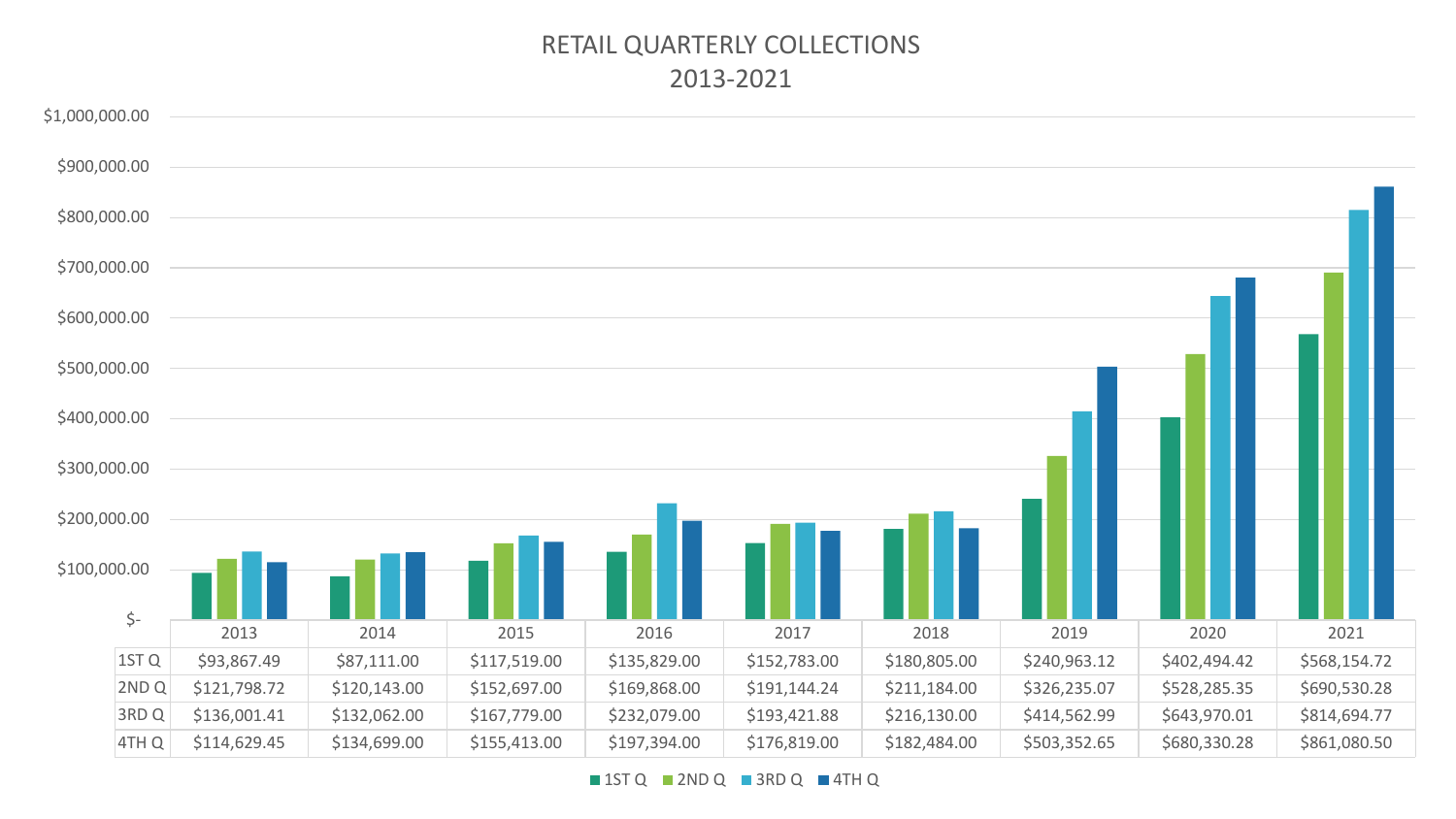#### FOOD QUARTERLY COLLECTIONS 2013-2021

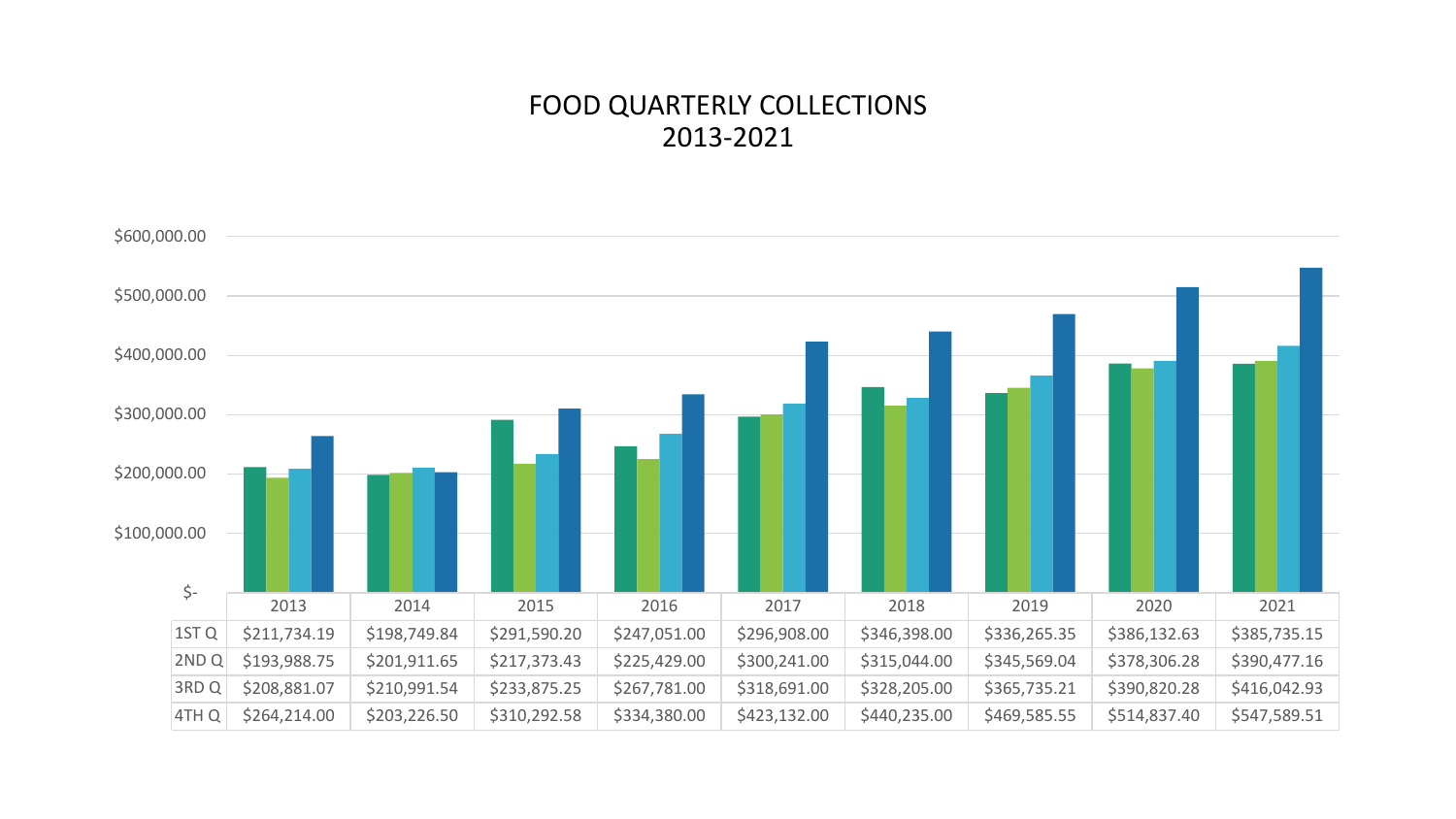#### RESTAURANTS & BARS QUARTERLY COLLECTIONS 2013-2021

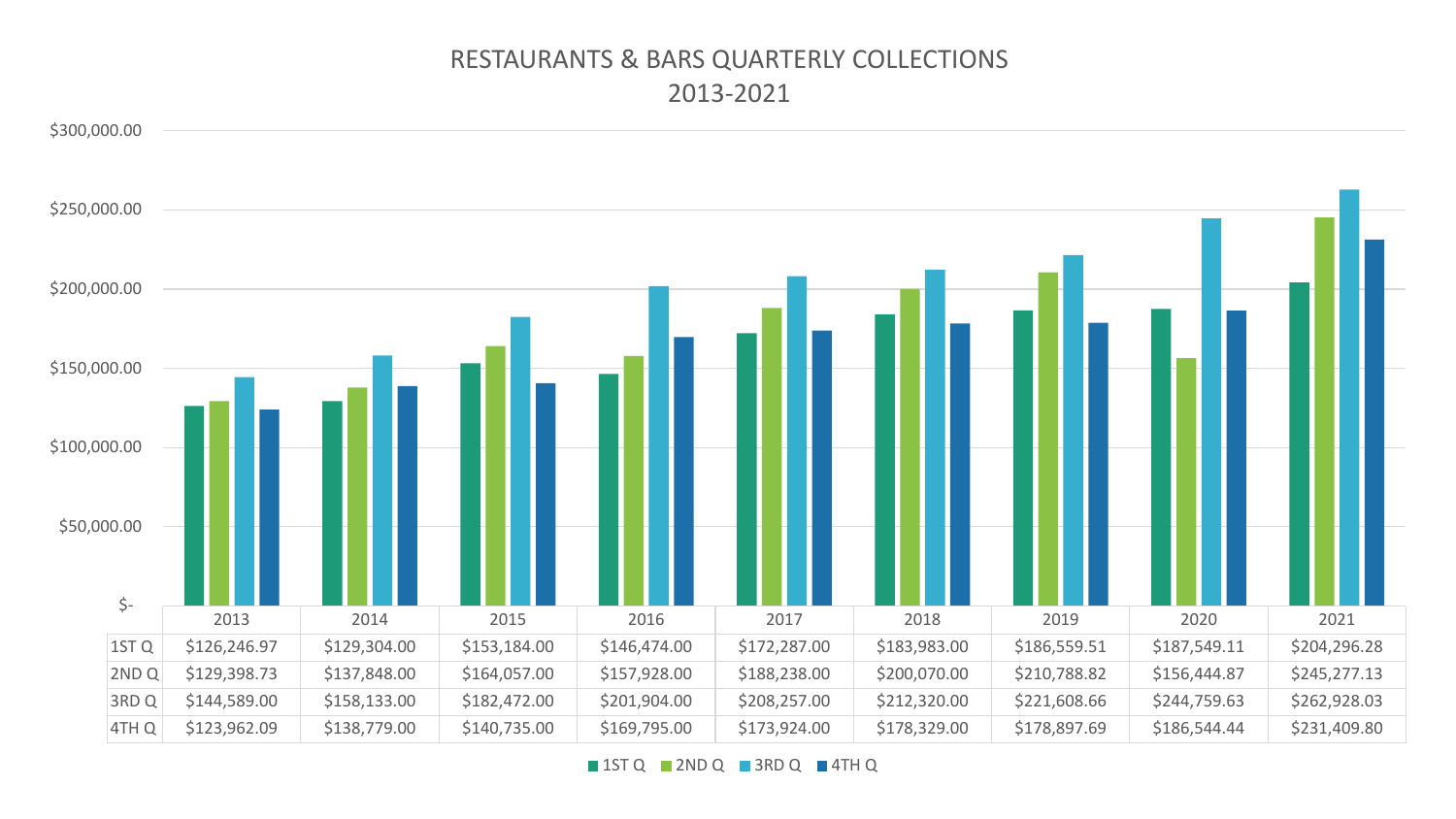#### LIQUOR STORES QUARTERLY COLLECTIONS



■ 1ST Q ■ 2ND Q 3RD Q ■ 4TH Q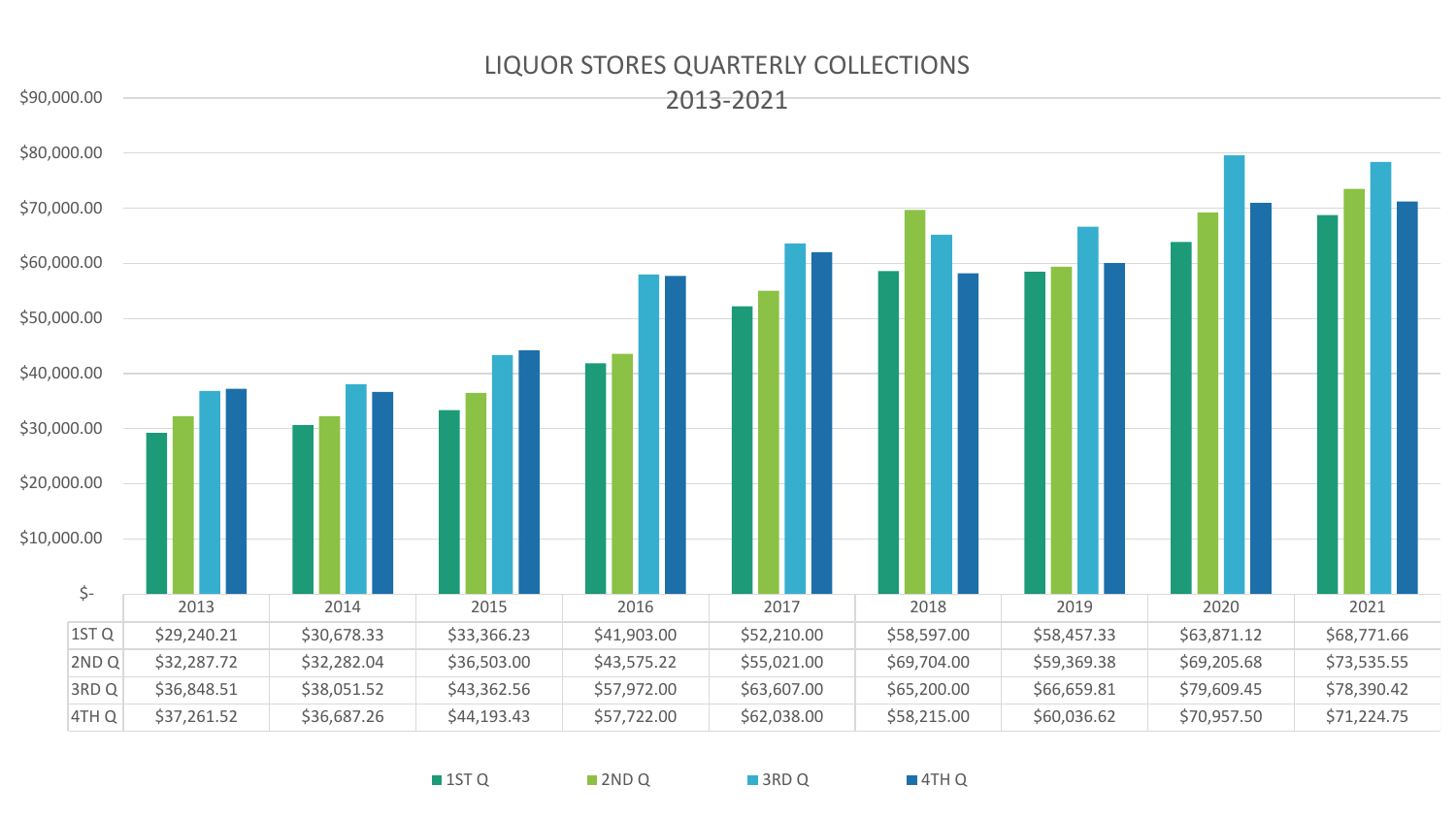#### LODGING QUARTERLY COLLECTIONS 2013-2021

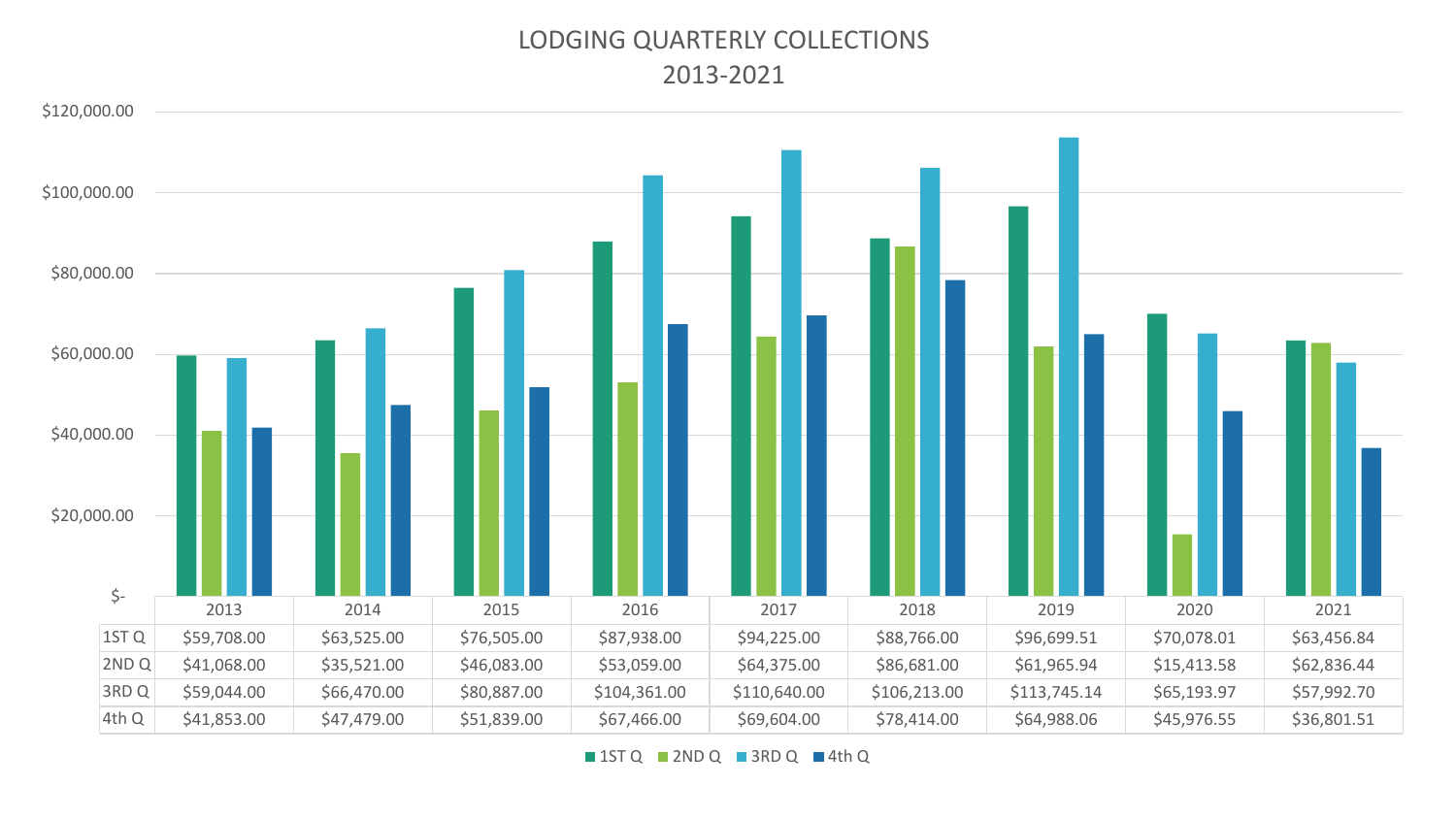#### UTILITIES QUARTERLY COLLECTIONS 2013-2021

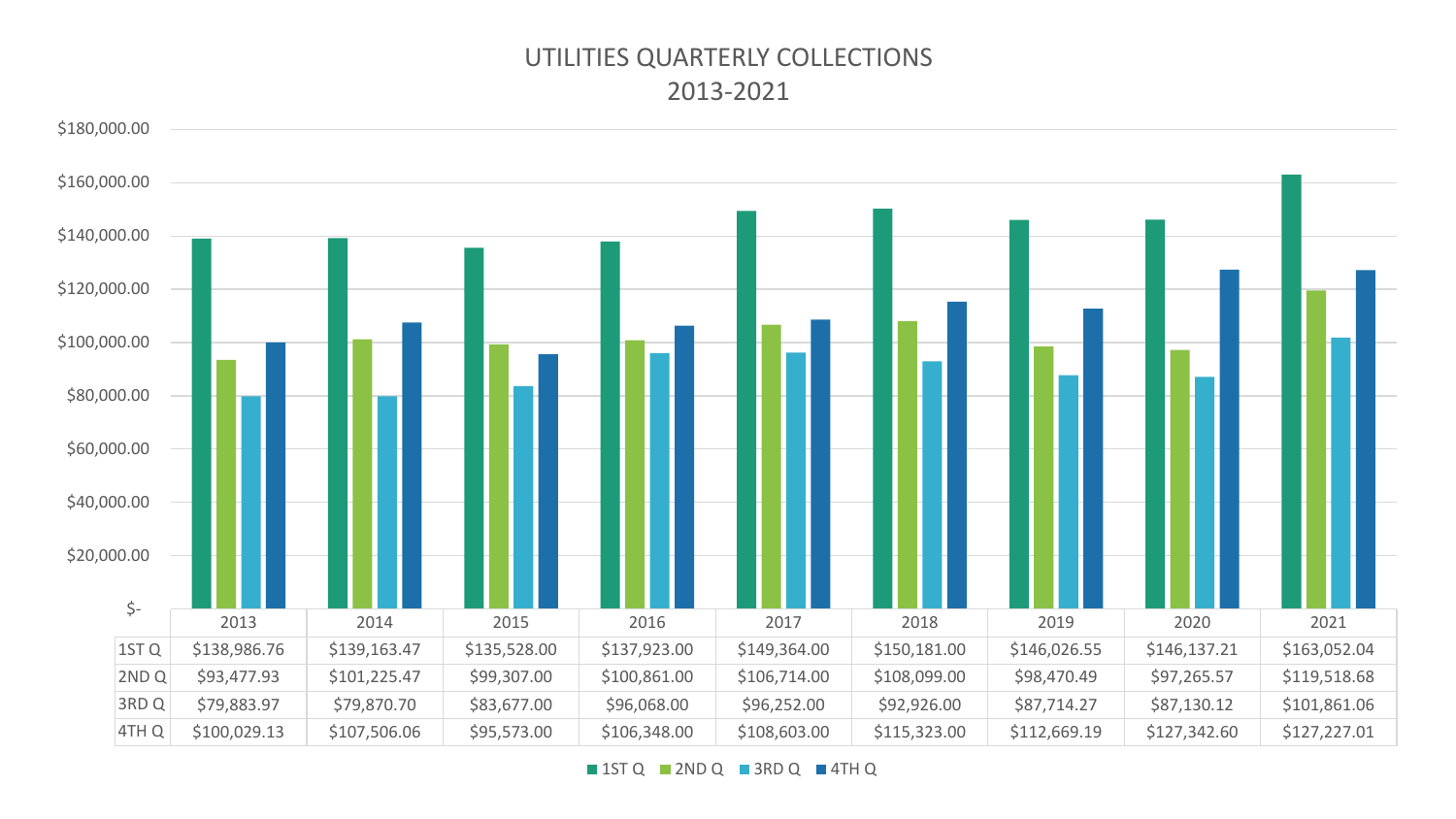#### AUTOMOTIVE QUARTERLY COLLECTIONS 2013-2021

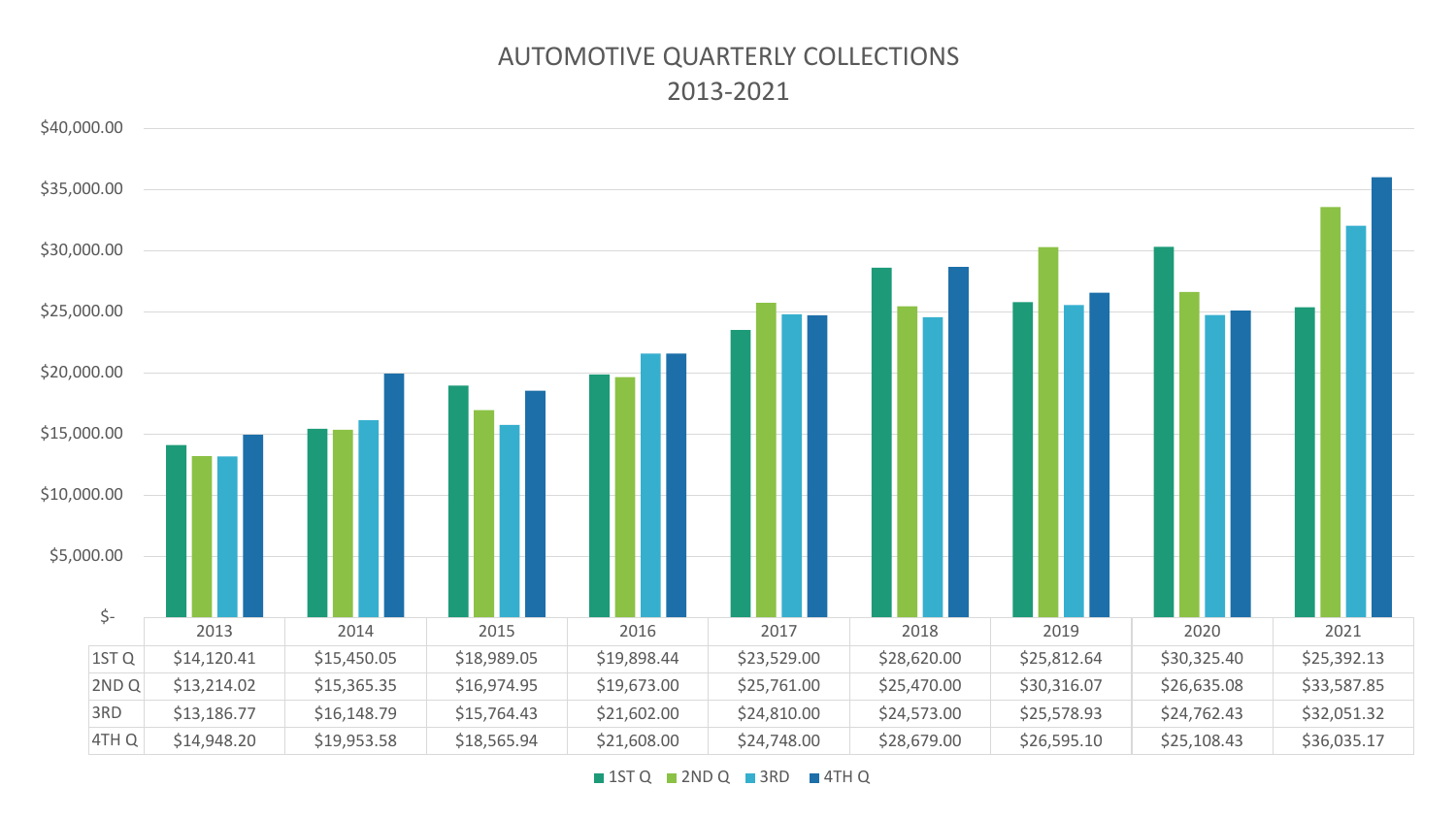#### MISCELLANEOUS QUARTERLY COLLECTIONS 2013-2021

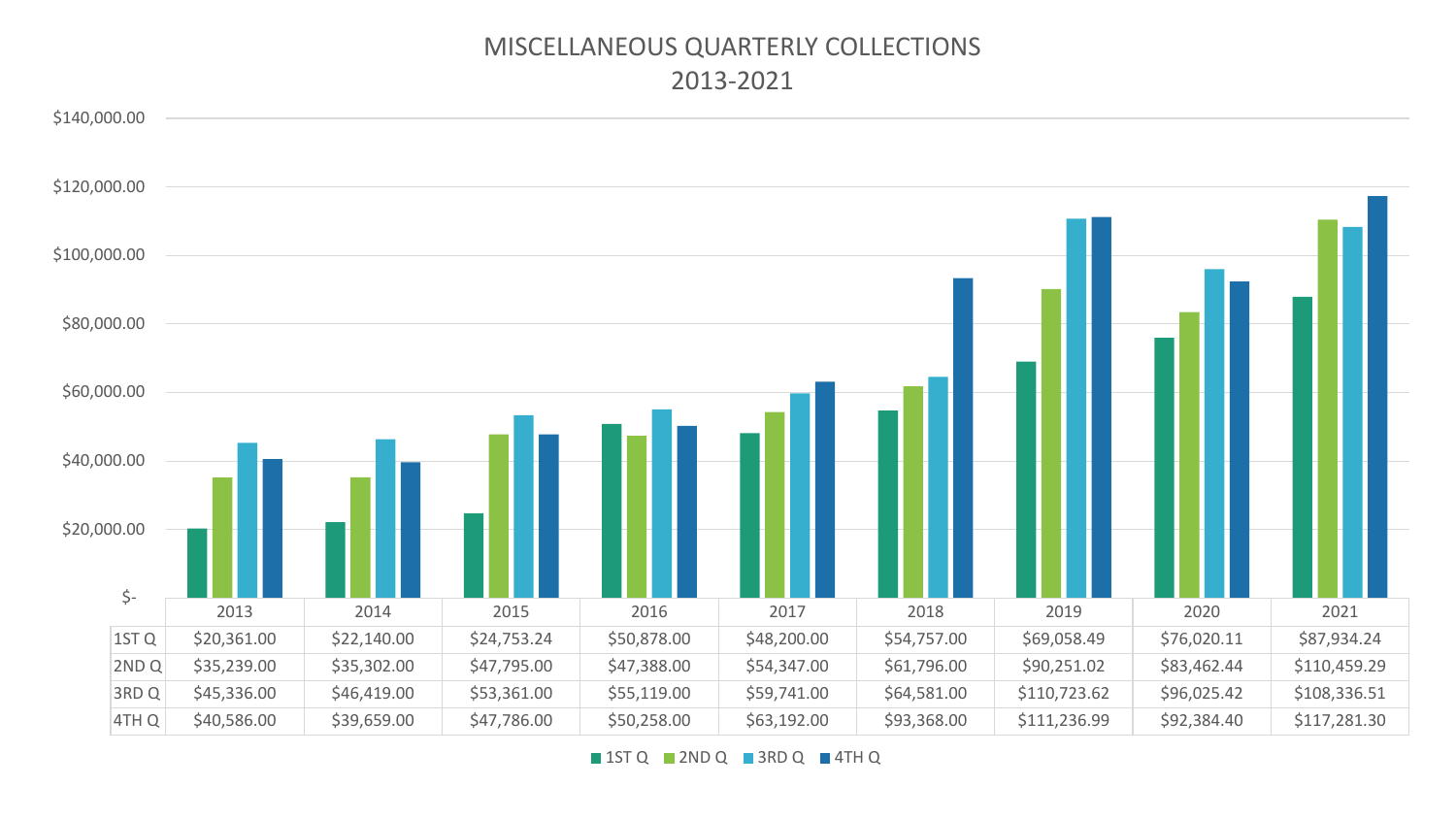#### BUILDING/CONSTRUCTION QUARTERLY COLLECTIONS 2013-2021

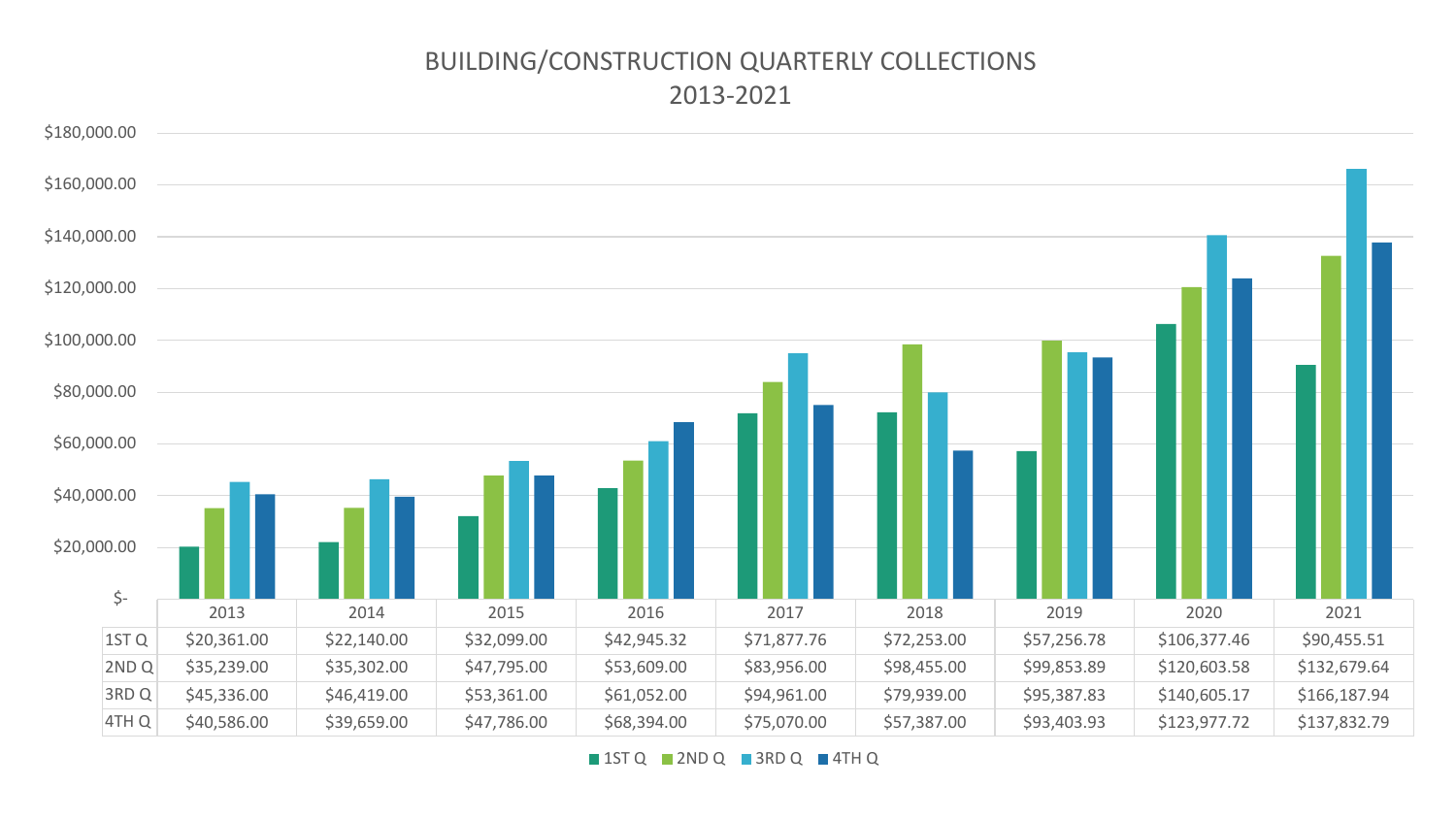#### DOWNTOWN DISTRICT QUARTERLY 2013-2021

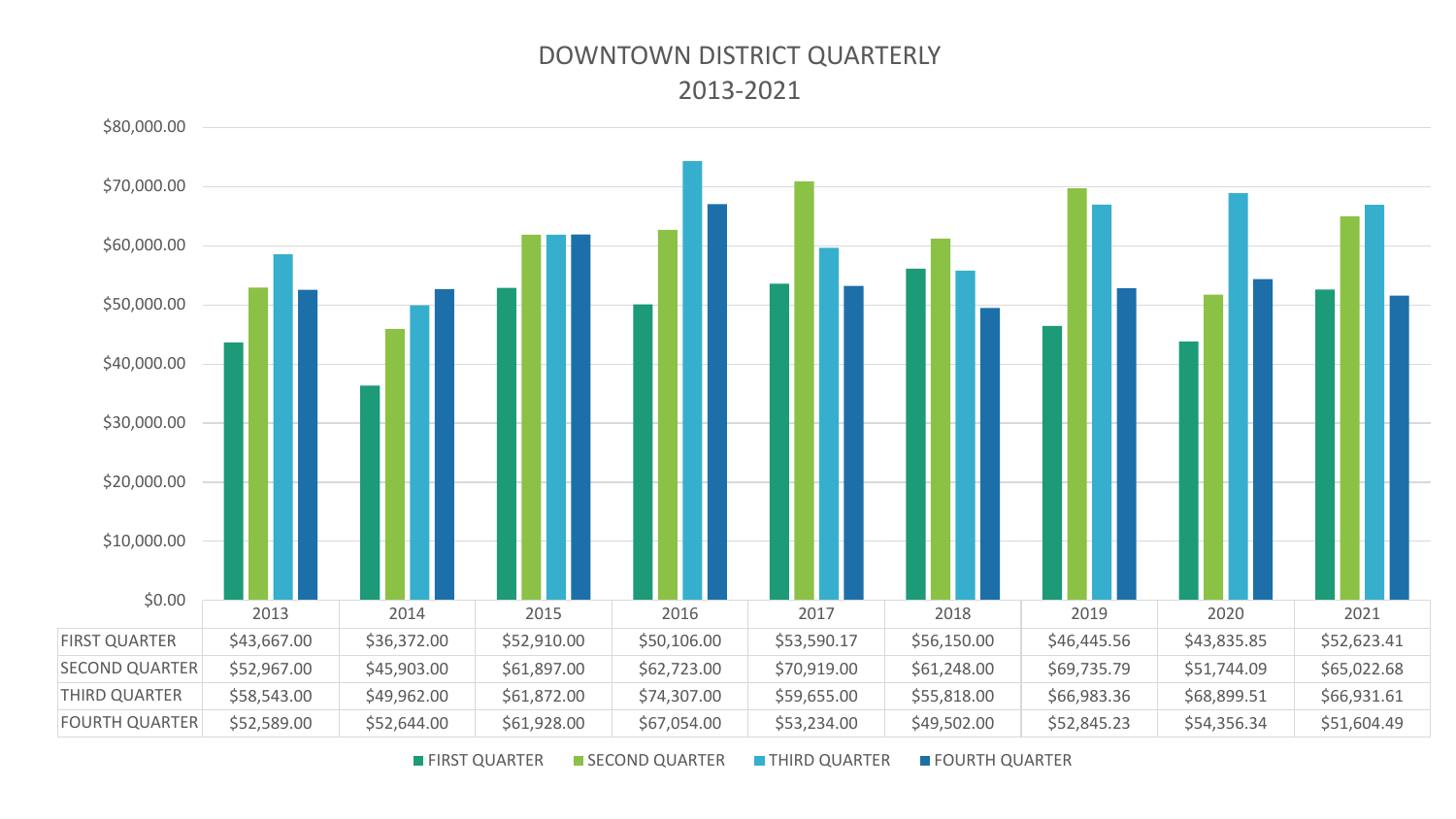#### CHAMBERS AVENUE QUARTERLY 2013-2021

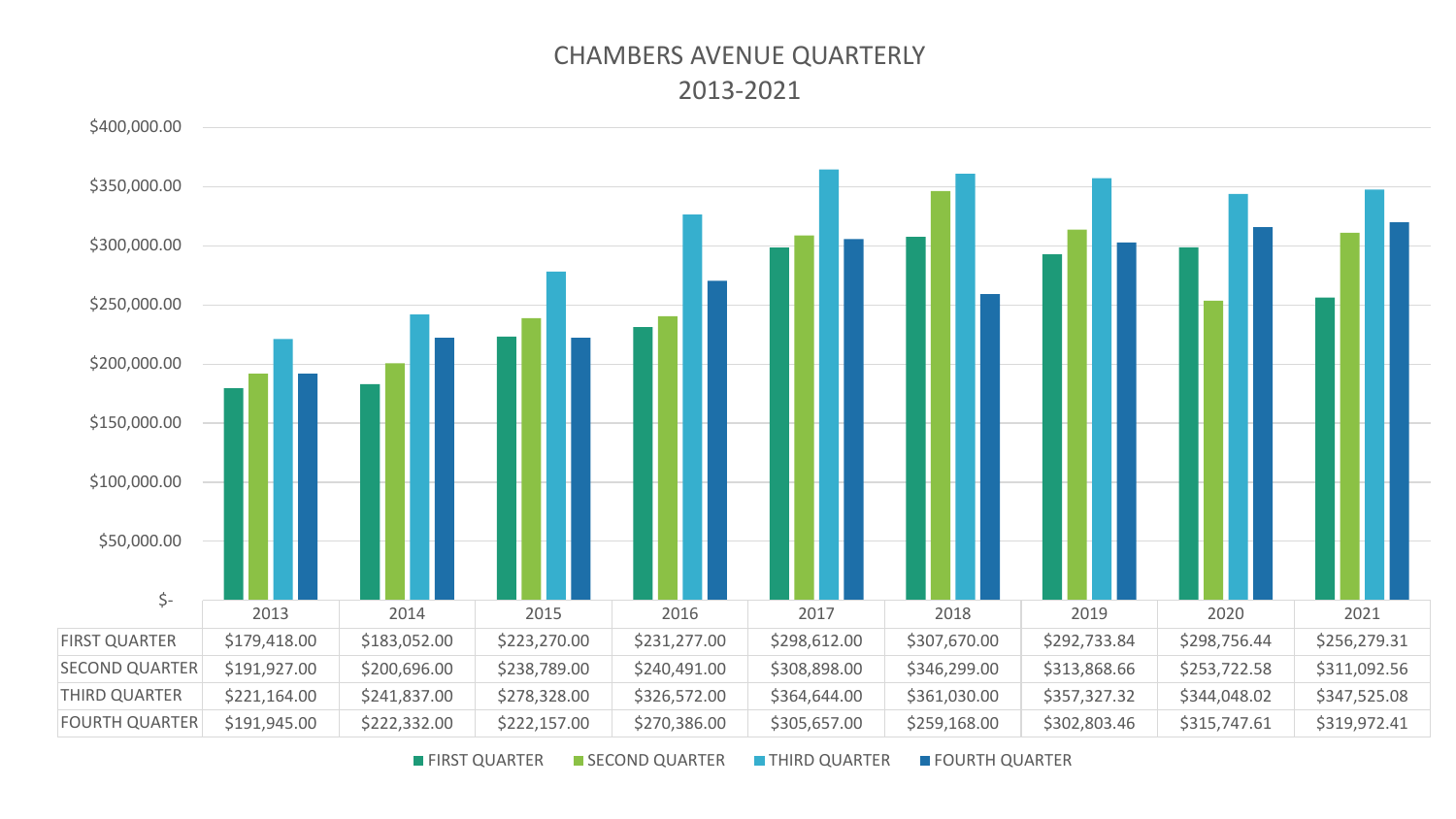#### MARKET STREET QUARTERLY 2013-2021

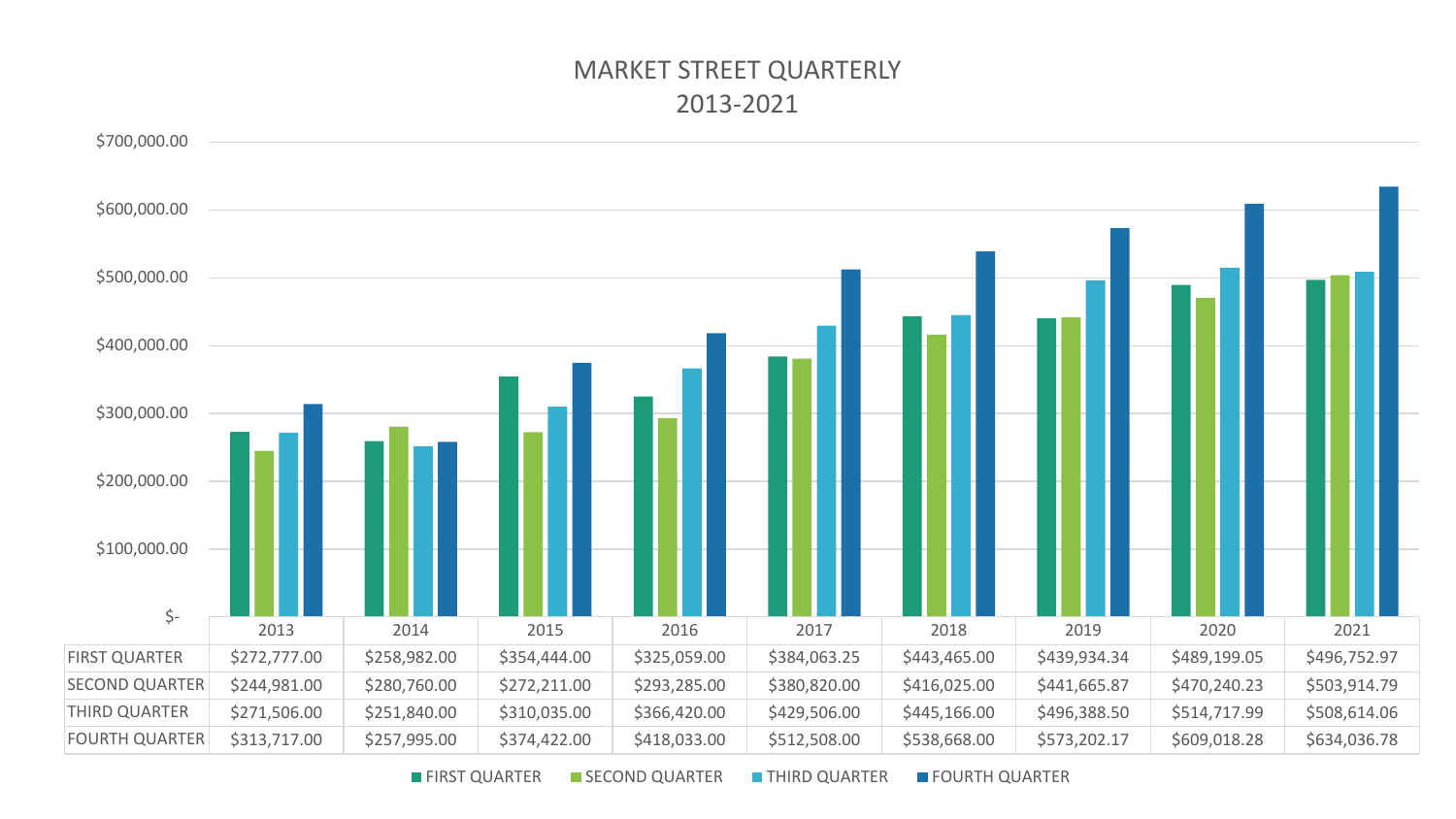#### HIGHWAY 6/GRAND AVE. QUARTERLY 2013-2021

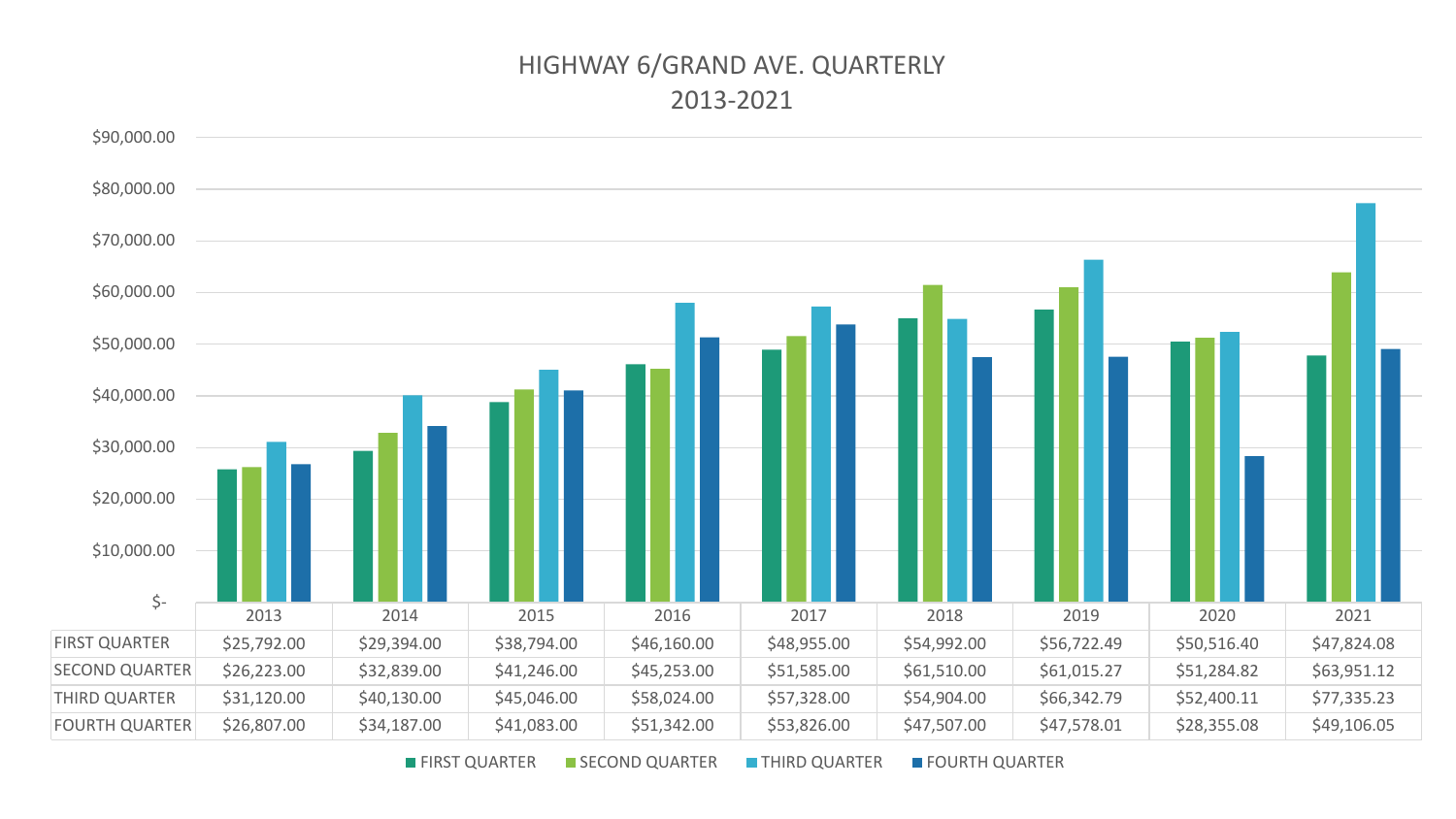#### EAGLE RANCH QUARTERLY 2013-2021